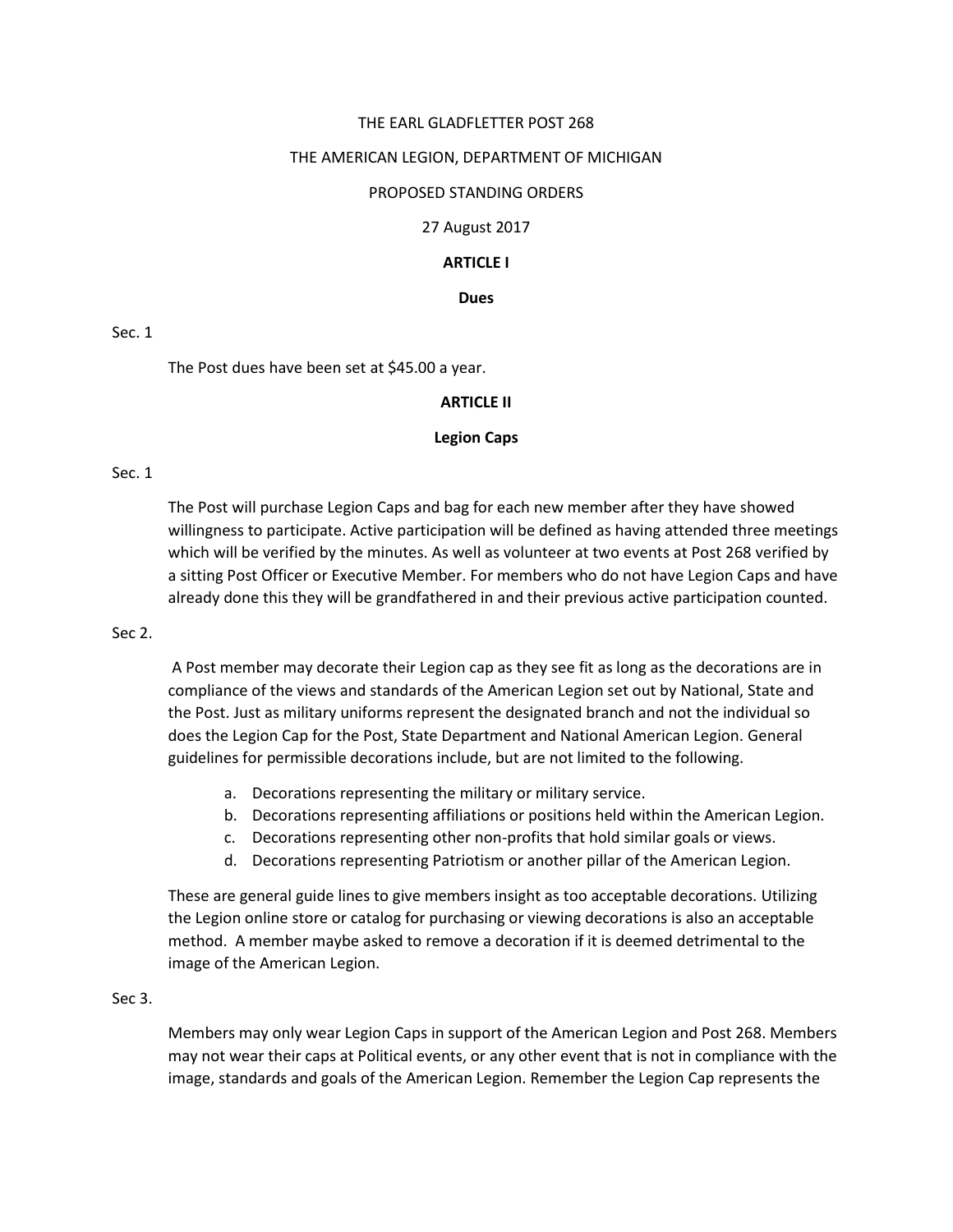American Legion not the individual. Members maybe requested to wear the Legion uniform cap while representing the Post.

Sec 4.

Post Officers should wear their current officer positions on their cap for easy designation. Designation pins will be furnished by the Post. Once the officer no longer holds the position they should wear the designation of "Past Commander, Adjutant etc.". These pins are not required and therefore will not be supplied by the Post.

## **ARTICLE III**

# **Conduct**

Sec. 1 Given the utilizing of the bar as a fundraiser for the Post. Conduct of Post members, The Sons and Auxiliary included, as well as the conduct of non-members must be monitored in order to protect the nature of the bar. If a complaint is brought before the Executive Committee and found to be detrimental to the nature of the Bar. A member maybe barred from drinking at the bar for, but not limited too one month. If misconduct continues, the member may have their membership canceled without refund of dues. If a non-member's conduct threatens the nature of the bar they may also be barred from the Post for but not limited to one month. If misconduct continues the non-member maybe barred indefinitely. Each complaint or issue will be reviewed case by case by the Executive Committee and if need be, brought forth for a vote during a Regular meeting. Misconduct maybe verb or non-verbal conduct.

# **ARTICLE IIII**

# **Contingency Responsibilities for Post Officers**

# Sec. 1.

In Order to insure the Post continues to function in the absence of the appropriate committees the following officers will assume the listed duties.

- a. 1<sup>st</sup> Vice Commander will assume the responsibility of recruitment. He/she will work in coordination with the Post Adjutant in maintaining post membership.
- b. 2<sup>nd</sup> Vice Commander will assume the responsibility of planning, tracking, and coordinating of the entertainment plans of the post.
- c. Post Adjutant will assume the responsibility of membership record keeping. He/she will work in coordination with the  $1<sup>st</sup>$  Vice Commander in maintaining post membership. This includes the processing of all new members, renewals and transfers. This responsibility is coupled with being on the signature card for the membership account so the membership monies can be deposited and State and National dues be sent out.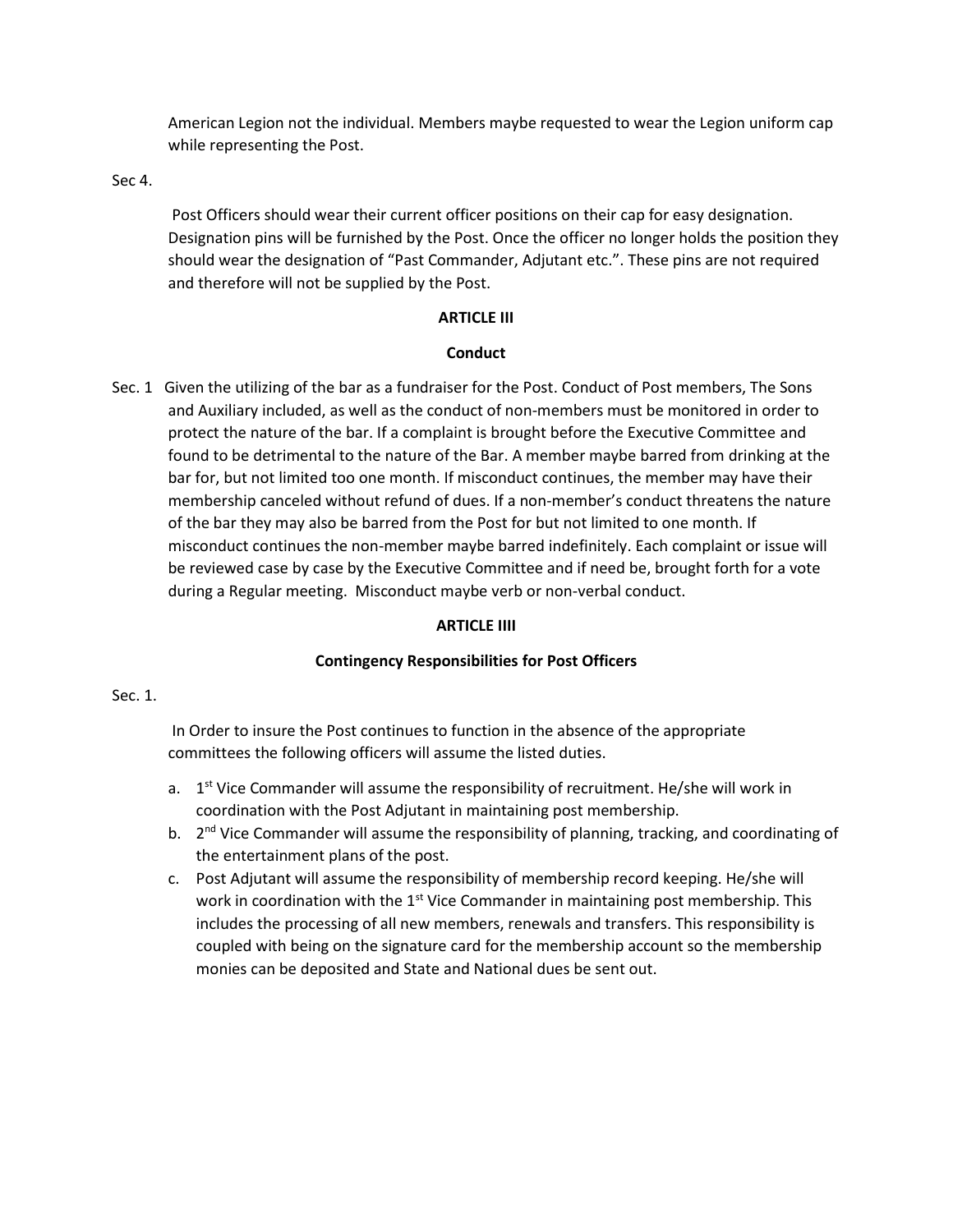## **ARTICLE V**

## **Annual Reviews**

## Sec. 1

 Each year the incoming Post Executive committee will review the LLC, insurance, bylaws and Standing Orders. This review should take place within 60 days of the appointment of new officers. This annual review is meant to insure compliance with State and Federal Law as well as compliance with the American Legion and its goals. If deemed necessary the Executive committee may hire outside legal and/or financial assistance to insure compliance with the above organizations. This review will also insure that the incoming officers understand the bylaws and goals set forth by the Post membership and the American Legion State and National departments.

## Sec. 2

Each year the Post shall conduct a Financial audit.

## **ARTICLE IV**

## **Honorary Life Membership**

## Sec. 1

An award of Honorary Life Member is a special process in which the Post Commander or Post Adjutant has authority to call a special meeting and do so in such a manner that the Honorary Life Member nominee is left unaware.

# Sec. 2

Members who wish to nominate another member for an Honorary Life Membership can do so by contacting either the Post Commander or Post Adjutant. The member must be able to explain and quantify why the member is deserving of an Honorary Life Membership.

## Sec. 3

A quorum of at least 7 Post officers and members must vote unanimously to award an Honorary Life Member. This vote can take place via phone, email or a special meeting. The discussion, names of the quorum and their votes will be recorded by the Post Adjutant the same as monthly meeting minutes. If the Post Adjutant is the nominee then the Post Commander will record the process and submit it to the Post Adjutant for record keeping once the process is complete.

## Sec. 4

The Post will purchase for the Honorary Life members a Life Membership Card and Life Membership lapel pin form the American Legion Store as long as those items or equivalent are available.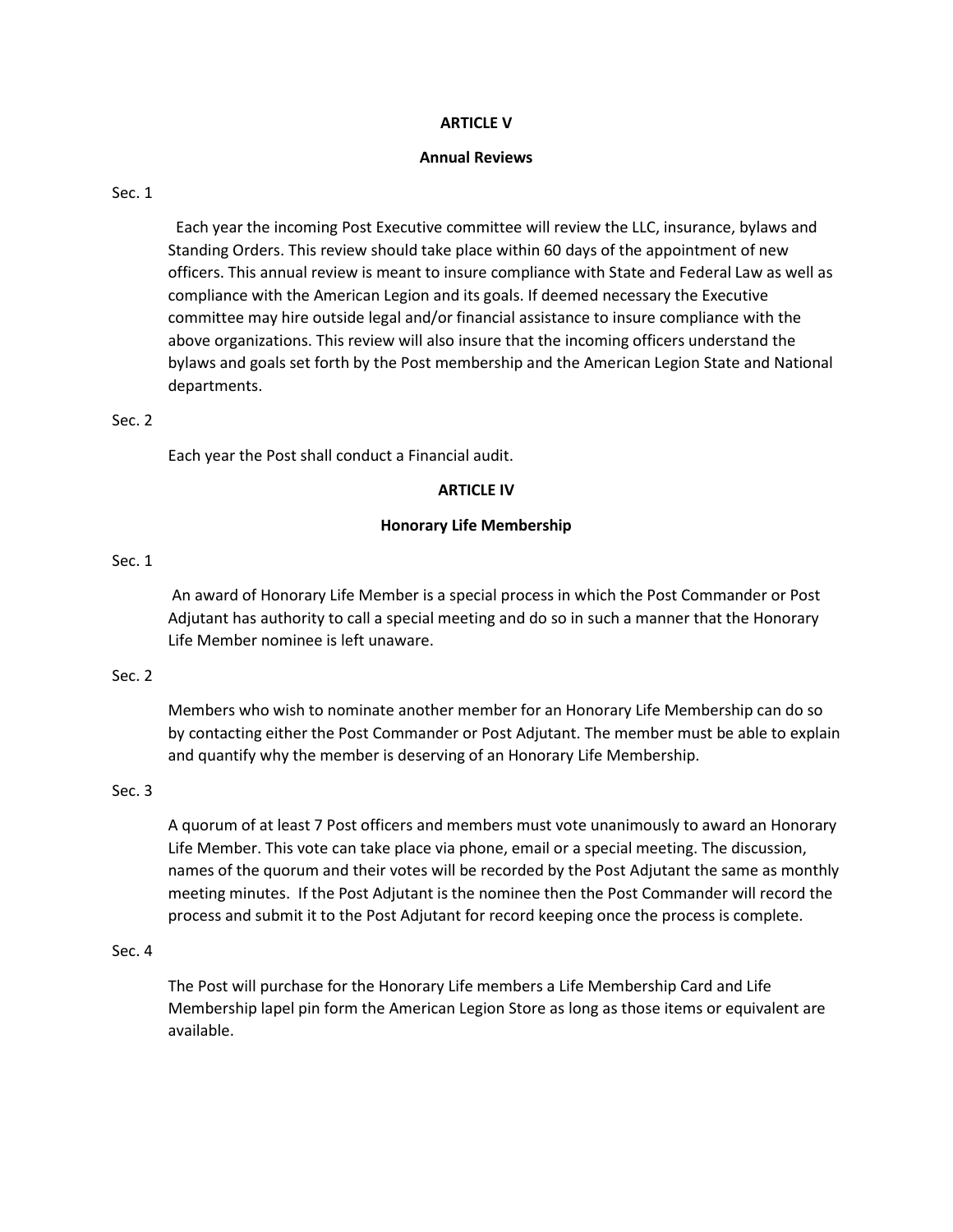## **ARTICLE IIV**

## **Special Memberships**

## Sec. 1

In addition to the National and State Departments standard of Members who currently or at one point in time during the year receive Title 10 pay for military service, Earl Gladfletter Post 268 will pay the annual dues for any Post member still serving in uniform. Once military service has been completed by the member he or she will then pay their own dues. The Post Adjutant or Membership Chairmen will maintain a roster of Post Members still currently serving and verify their service each year.

## Sec. 2

Post 268 will pay the annual dues for Past Commanders. The Post Adjutant or Membership Chairmen will maintain a roster of Past Commanders.

## **ARTICLE IIIV**

## **Record Keeping**

# Sec. 1

All records of the Post member or finance shall be kept under lock at the Post or on file in the cloud on the Post's Google account. This is to ensure proper hand off of records pertaining to Post business to the follow-on officers or to the officer's assistant if appointed.

## Sec. 2

Any electronic documents with a full description maybe emailed to the Post Adjutant for record keeping at the following email address

a. americanlegionpost268@gmail.com

# Sec. 3

The Post shall maintain lockable cabinets for safe record keeping.

## Sec. 4

The Post shall maintain a Google account for communication and ease of record keeping. The Post Commander and Post Adjutant will both have access to the Google account.